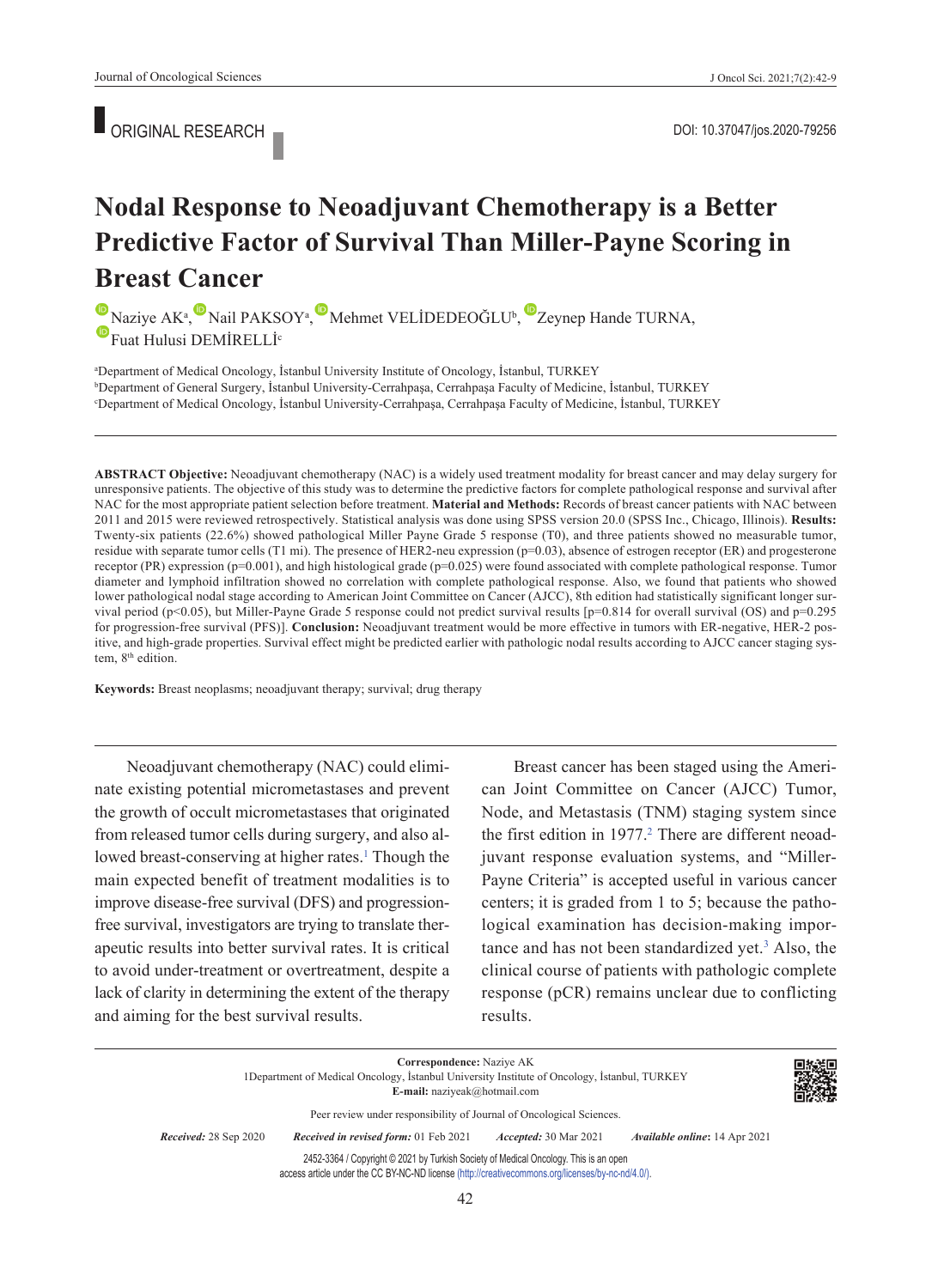Could pCR be a surrogate marker for survival outcomes? This study attempted to evaluate the factors that predict response to neoadjuvant therapy and to assess the correlation between pathological responses and survival rates.

# MATERIAL AND METHODS

## **PATIENTS**

A total of 137 breast cancer patients admitted to the Medical Oncology Outpatient Clinic of our Faculty Hospital from January 1, 2011 to December 31, 2015, to receive NAC, were included in the current study. Sociodemographic characteristics of patients and the characteristics of the disease were determined retrospectively from respective patient files. Patients who could not be contacted, those whose pathological information could not be determined, and those who initially planned to receive NAC but were not operated upon for different reasons were excluded from the study [\(Figure 1\)](#page-1-0). Therefore, 22 patients were excluded and the data of 115 patients were finally analyzed. Ethical approval for the study was obtained from Institutional Ethics Committee (Approval No: 83045809/604.01/02-44109, Approval date: 04.02.2016). All reported research was conducted in accordance with the guidelines outlined in the Declaration of Helsinki, 2008. Informed consent obtained from patients who are alive, and from legal heirs of patient who are died.

### CliniCal and PathologiCal evaluation

In the evaluation of estrogen receptor (ER) and progesterone receptor (PR) expressions, cell nuclei staining of ≥1% was considered positive in immunohistochemistry (IHC). Human epidermal growth factor receptor 2 (HER-2/neu) expression was accepted as negative in patients with scores 0 and 1 but positive in patients with score 3 according to membrane positivity ratio in IHC staining. In situ hybridization (ISH) of HER-2neu gene expression was requested from all patients with a score of 2 to examine their positive or negative statuses.

Treatment regimens were based on clinician choice and they mostly included anthracycline and taxane-containing regimens. All patients with HER-



<span id="page-1-0"></span>**FIGURE 1:** Flowchart of the study.

2neu expression were given trastuzumab along with taxane therapy. Patients with inadequate response to clinical evaluation underwent chemotherapy or radiotherapy according to the clinician's choice. After the operation, adjuvant radiotherapy or chemotherapy was planned based on the current guidelines and considering the pathological and clinical features.

Evaluation of treatment responses was based on tumoral involvement in the pathological material of breast or lymph nodes. The patients were triaged according to Miller-Payne Score (MPS) in pathological response evaluations. Surgical and pathological staging were performed under AJCC 8<sup>th</sup> edition criteria.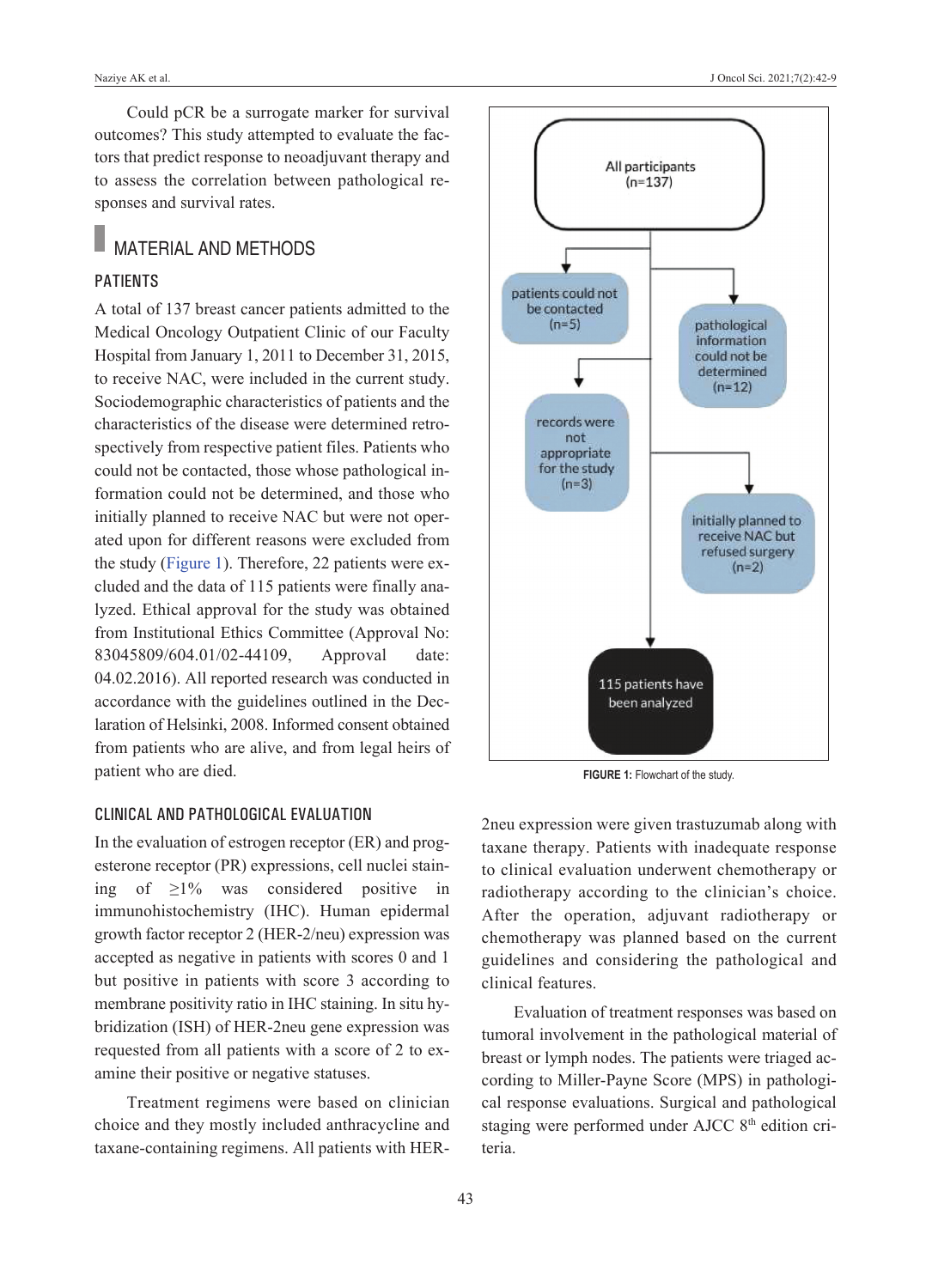## statistiCal analysis

Microsoft Excel 2010 and software SPSS v.20.0 (SPSS Inc., Chicago, Illinois) were employed for data handling and statistical analysis, respectively. p value of <0.05 was accepted to be statistically significant. The length of time between the date of biopsy and the date of death or last known follow-up was defined as the overall survival (OS) time. DFS time was calculated as the duration between surgery date and the date of confirmed disease recurrence or death of the patient. Survival analyses excluded five patients with metastatic diseases from the beginning. Survival analysis was performed by using the Kaplan-Meier method. The factors that might affect the pCR were evaluated by Pearson's chi-square test.

# RESULTS

# PATIENT CHARACTERISTICS

The median age of the patients was 48 (range, 23-77) years. Three patients were found pregnant on the diagnosis. The most common indications for NAC were node-positive disease and inflammatory breast cancer. The median tumor size was 3.65 (range: 1- 13.8) cm, and invasive ductal carcinoma showed the most common histology (80.8%, n=93). Each of the four patients with synchronous bilateral breast cancers was evaluated for two separate tumors for a pathologic response. One patient showed triple-negative histology, and the rest three patients had luminal A histology. [Table 1](#page-3-0) shows the sociodemographic data and histopathological features of the patients.

Most of the patients were treated with anthracycline and taxane with a 3-weekly regimen. Dose modifications were done in four patients due to side effects; two patients received neoadjuvant hormone therapy due to their advanced age. Neoadjuvant radiotherapy was given to two patients due to insufficient response. Also, additional chemotherapy treatments with gemcitabine were planned for these two patients. Five patients with oligometastatic disease underwent surgery after response evaluation.

# PathologiCal results

The median tumor size was 1.7 (range: 0.1-13) cm during postoperative evaluation. No measurable tumor was detected in 29 patients (24.4%); of them, three patients showed a few tumor cells on the background of fibrotic tissue (T1 mi). The number of patients with pCR in lymph nodes (ypN0) was 45 (39.1%). Two of the five metastatic patients had MPS Grade 5 response, which confirmed clinical regression before surgery.

Evaluation of patients with MPS Grade 5 responses showed that all patients were female. A total of ten patients (38.5%) had inflammatory breast carcinoma. During the follow up, four patients showed distant metastasis post-treatment. The tumor stages before treatment were T1 for two patients (7.7%), T2 for 12 patients (46.2%), T3 for two patients (7.7%), and T4 for ten patients (38.5%). All the patients, except one, were radiologically node-positive. ER expression was noted in eight patients; of them, only four were associated with PR. Seventeen patients were HER2-positive; two of them were of score two and confirmed by fluorescence in situ hybridization. Histological subtypes of patients and their response rates are presented in [\(Table 2\)](#page-4-0). In the lymph node staging of the patients after surgery, one had a pathological node (pN1), and three had pathological node (pN2). Data were evaluated with the Pearson's chisquare test in terms of factors that might affect the pCR of the tumor. High tumor grade, negative hormone receptors, and HER-2 positivity were found statistically significant [\(Table 3\)](#page-4-1).

#### Recurrence and Survival Results

Disease recurrence was detected in 38 patients (33%), four of whom had local recurrence, and the rest 34 had distant metastases. When a patient with primary unresponsiveness was excluded, the earliest relapse was detected within two months and at the latest after 80 months. Of the patients with recurrence, only four displayed previous MPS Grade 5 responses and distant metastases.

At the median follow-up time of 50.3 months, the 5-year DFS rate of all patients was  $64.1\% \pm 4.8\%$ . At the median follow-up with 54.5 months, the OS rate was 75.2%±4.5% for all cohorts. Age, menopausal status, tumoral ER-PR-HER-2 status, grade, and/or inflammatory character did not show a significant effect in survival analysis. Postopera-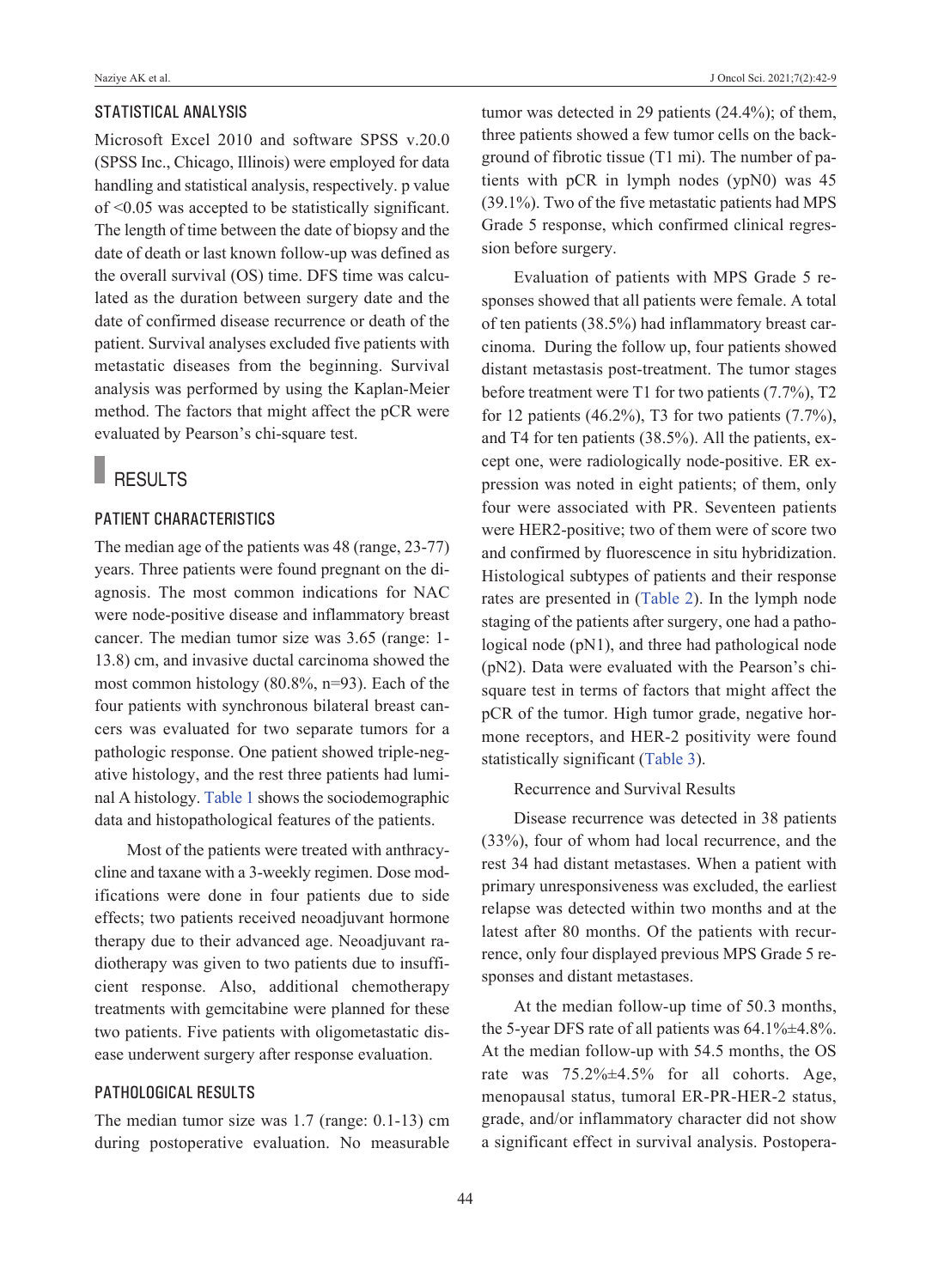| TABLE 1: Distribution of patient characteristics. |                                                                 |                  |                     |            |  |  |
|---------------------------------------------------|-----------------------------------------------------------------|------------------|---------------------|------------|--|--|
| <b>Clinical characteristic</b>                    |                                                                 |                  |                     | n (%)      |  |  |
| Age                                               | $\leq 50$                                                       |                  |                     |            |  |  |
|                                                   | $>50$                                                           |                  |                     | 45 (39.1)  |  |  |
| Gender                                            | Male                                                            |                  |                     | 2(1.8)     |  |  |
|                                                   | Female                                                          |                  |                     | 113 (98.2) |  |  |
| <b>Menopausal Status</b>                          | Post                                                            |                  |                     | 41 (42.7)  |  |  |
|                                                   | Pre                                                             |                  |                     | 55 (57.3)  |  |  |
|                                                   | Unknown                                                         |                  |                     | 17         |  |  |
| Localization                                      | <b>Right breast</b>                                             |                  |                     | 65 (56.5%) |  |  |
|                                                   | Left breast                                                     |                  |                     | 46 (40%)   |  |  |
|                                                   | Bilateral                                                       |                  |                     | 4(3.5%)    |  |  |
| Tumoral clinic properties                         | Multifocal                                                      |                  |                     | 18 (15.7%) |  |  |
|                                                   | Multicentric                                                    |                  |                     | 22 (19.1%) |  |  |
|                                                   | Inflammatory tumor                                              |                  |                     | 56 (48.7%) |  |  |
| Pathological Characteristics*                     |                                                                 |                  |                     |            |  |  |
|                                                   | Pre-Treatment Characteristics<br>Post-Treatment Characteristics |                  |                     |            |  |  |
| T stage                                           | cT1                                                             | 10 (8.5%)        | ypT0                | 26 (21.8%) |  |  |
|                                                   | cT2                                                             | 44 (37.3%)       | ypT1 mi             | 3(2.5%)    |  |  |
|                                                   | cT3                                                             | $6(5.1\%)$       | ypT1                | 42 (35.4%) |  |  |
|                                                   | cT4                                                             | 58 (49.1%)       | ypT2                | 26 (21.8%) |  |  |
|                                                   |                                                                 |                  | ypT3                | 13 (10.9%) |  |  |
|                                                   |                                                                 |                  | ypT4                | 9(7.6%)    |  |  |
| N stage                                           | Negative                                                        | 2(1.8%)          | ypN0                | 45 (37.8%) |  |  |
|                                                   | Positive                                                        | 109 (98.2%)      | ypN1                | 25 (21%)   |  |  |
|                                                   | Unknown                                                         | 4                | ypN2                | 32 (26.9%) |  |  |
|                                                   |                                                                 |                  | ypN3                | 17 (14.3%) |  |  |
| ER status <sup>a</sup>                            | Positive                                                        | 68 (61.8%)       | Positive            | 62 (72.1%) |  |  |
|                                                   | Negative                                                        | 42 (38.2%)       | Negative            | 24 (27.9%) |  |  |
|                                                   | Unknown°                                                        | $\boldsymbol{9}$ |                     |            |  |  |
| PR status <sup>a</sup>                            | Positive                                                        | 55 (50%)         | Positive            | 47 (56%)   |  |  |
|                                                   | Negative                                                        | 55 (50%)         | Negative            | 37 (44%)   |  |  |
|                                                   | Unknown°                                                        | 9                |                     |            |  |  |
| HER2-neu status <sup>a</sup>                      | Positive                                                        | 38 (34.5%)       | Positive            | 33 (33.7%) |  |  |
|                                                   | Negative                                                        | 72 (65.5%)       | Negative            | 65 (66.3%) |  |  |
|                                                   | Unknown°                                                        | $\boldsymbol{9}$ |                     |            |  |  |
| Grade <sup>a</sup>                                | Grade 1                                                         |                  | Grade 1             |            |  |  |
|                                                   | Grade 2                                                         | 56 (62.2%)       | Grade 2             | 45 (77.6%) |  |  |
|                                                   | Grade 3                                                         | 34 (37.8%)       | Grade 3             | 13 (22.4%) |  |  |
|                                                   | Unknown                                                         | 29               |                     |            |  |  |
| Ki-67                                             | 45.8±26.5 (Mean±SD)                                             |                  | 18.1±23.8 (Mean±SD) |            |  |  |
|                                                   | 2-95 (Range)                                                    |                  | 1-90 (Range)        |            |  |  |

T: Tumor; ER: Estrogen receptor; PR: Progesterone receptor; SD: Standard deviation.

\*Four bilateral tumors were considered as two separate tumors in the classification of tumoral features; ªSome patients were evaluated only preoperatively, some only postoperatively, some in both; °Evaluated postoperatively.

tive pathologic nodal staging was found significantly associated with 5-year DFS and OS. Although numerically improved survival was

<span id="page-3-0"></span>observed, patients with MPS Grade 5 response had no different survival results as compared with others [\(Table 4,](#page-4-2) [Figure 2\)](#page-5-0).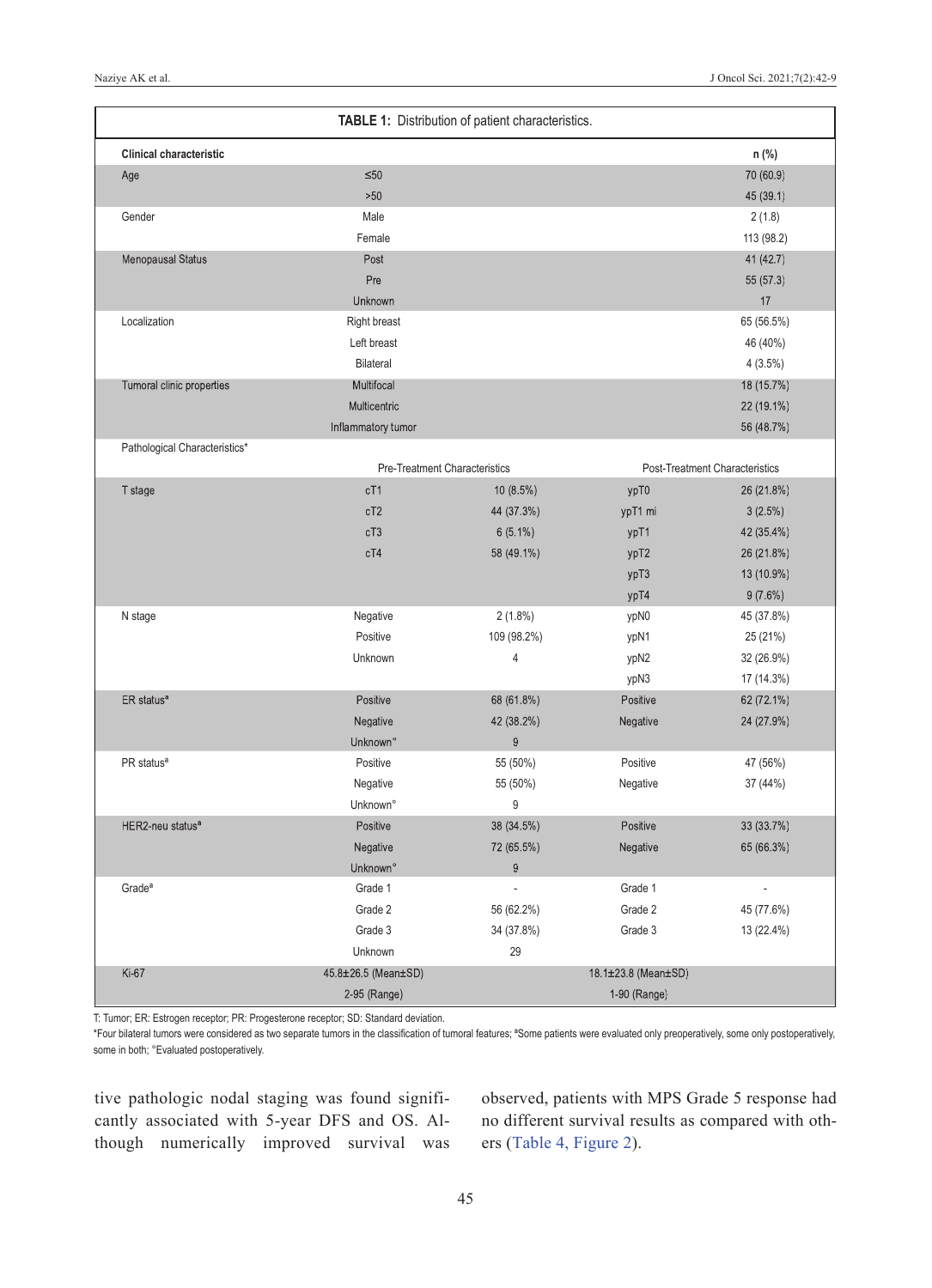| <b>TABLE 2:</b> Pathological response rates of patients according to histological subtypes. |                   |                             |          |          |         |          |
|---------------------------------------------------------------------------------------------|-------------------|-----------------------------|----------|----------|---------|----------|
|                                                                                             |                   | <b>Miller Payne grading</b> |          |          |         |          |
|                                                                                             |                   | Grade 1                     | Grade 2  | Grade 3  | Grade 4 | Grade 5  |
|                                                                                             |                   | $n$ (%)                     | $n$ (%)  | $n$ (%)  | $n$ (%) | n (%)    |
| Histological subtypes                                                                       | Triple negative   | 3(16.7)                     | 5(15.2)  | 1(5.3)   | 2(18.2) | 8(30.8)  |
|                                                                                             | Her-2neu positive | 2(11.1)                     | 1(3)     | 2(10.5)  | 3(27.3) | 10(38.5) |
|                                                                                             | Luminal B         | 3(16.7)                     | 12(36.4) | 6(31.6)  | 6(54.5) | 7(26.9)  |
|                                                                                             | Luminal A         | 10(55.6)                    | 15(45.5) | 10(52.6) | 0(0)    | 1(3.8)   |

#### п **DISCUSSION**

NAC offers a possibility for a successful surgical operation by reducing tumor size in locally advanced breast carcinoma and allows breast-conserving surgery. Neoadjuvant therapy is aimed to prevent the progression of these micrometastases after surgery. Though, complete response rates after neoadjuvant therapy range between 20 and 30%, nearly 20% of patients may not respond to chemotherapy.<sup>4,5</sup> These patients are exposed to unnecessary chemotherapeutic toxicity with ineffective treatment and miss the chance of early surgery.

The definition of pCR varies in the extant literature. Some studies have defined the absence of tumor cells in breast tissue as a complete response, while others highlighted the absence of tumors in both breast and axillary lymph nodes as a complete response[.6-8](#page-7-0) AJCC TNM 8th edition defines pCR as an absence of any tumor cell on breast and nodal

<span id="page-4-1"></span><span id="page-4-0"></span>

| <b>TABLE 3:</b> Factors predicting complete response. |          |  |  |  |
|-------------------------------------------------------|----------|--|--|--|
|                                                       | p value  |  |  |  |
| <b>Menopausal Status</b>                              | 0.527    |  |  |  |
| Tumor Site                                            | 0.494    |  |  |  |
| <b>Inflammatory Disease</b>                           | 0.315    |  |  |  |
| Multifocality                                         | 0.963    |  |  |  |
| Multicentricity                                       | 0.757    |  |  |  |
| <b>Histological Subtype</b>                           | 0.964    |  |  |  |
| <b>High Grade</b>                                     | $0.025*$ |  |  |  |
| ER negativity                                         | $0.001*$ |  |  |  |
| PR negativity                                         | $0.001*$ |  |  |  |
| HER2-neu positivity                                   | $0.03*$  |  |  |  |

ER: Estrogen receptor; PR: Progesterone receptor.

<span id="page-4-2"></span>specimens; pN0 refers to no tumor cell on lymph node[.2](#page-7-0) In the MPS system, Grades 1-4 are categorized as a partial pathological response (pPR) and grade 5 as  $pCR$ <sup>3</sup> We evaluated the response either according to the AJCC 8<sup>th</sup> edition and MPS as a comparable factor in our pathology unit. In this

|                                | <b>TABLE 4:</b> Postoperative pathological response characteristics and survival results. |                   |          |         |                   |          |         |
|--------------------------------|-------------------------------------------------------------------------------------------|-------------------|----------|---------|-------------------|----------|---------|
|                                |                                                                                           | 5-years DFS       |          | p value | 5-years OS        |          | p value |
| <b>Miller-Payne Grade</b>      |                                                                                           |                   |          |         |                   |          |         |
| Grade 1                        | $n = 18$                                                                                  | $53.3\% \pm 12.9$ | $(n=15)$ |         | $68.2\% \pm 11.8$ | $(n=16)$ |         |
| Grade 2                        | $n = 33$                                                                                  | $72.7\% \pm 8.3$  | $(n=30)$ |         | 76.9%±8.7         | $(n=31)$ |         |
| Grade 3                        | $n=19$                                                                                    | $58.2% \pm 12.1$  | $(n=17)$ | 0.295   | $81.4\% \pm 9.7$  | $(n=17)$ | 0.814   |
| Grade 4                        | $n = 11$                                                                                  | $60\% \pm 15.5$   | $(n=10)$ |         | $80\% \pm 12.6$   | $(n=10)$ |         |
| Grade 5                        | $n = 26$                                                                                  | $79.2\% \pm 9.6$  | $(n=22)$ |         | $85\% \pm 8$      | $(n=23)$ |         |
| <b>Pathologic Nodal Status</b> |                                                                                           |                   |          |         |                   |          |         |
| pN0                            | $n = 45$                                                                                  | $71.6\% \pm 7.3$  | $(n=40)$ |         | $82.9% \pm 6.6$   | $(n=41)$ |         |
| pN1                            | $n=25$                                                                                    | $69.6\% \pm 9.6$  | $(n=23)$ | 0.020   | $81.3\% \pm 8.7$  | $(n=24)$ | 0.010   |
| pN <sub>2</sub>                | $n = 31$                                                                                  | $61.9% \pm 9.6$   | $(n=27)$ |         | $75.9\% \pm 8.8$  | $n=28$ ) |         |
| pN3                            | $n = 17$                                                                                  | $35.7% \pm 12.8$  | $(n=14)$ |         | $40.2% \pm 13.6$  | $(n=14)$ |         |

DFS: Disease-free survival; OS: Overall survival.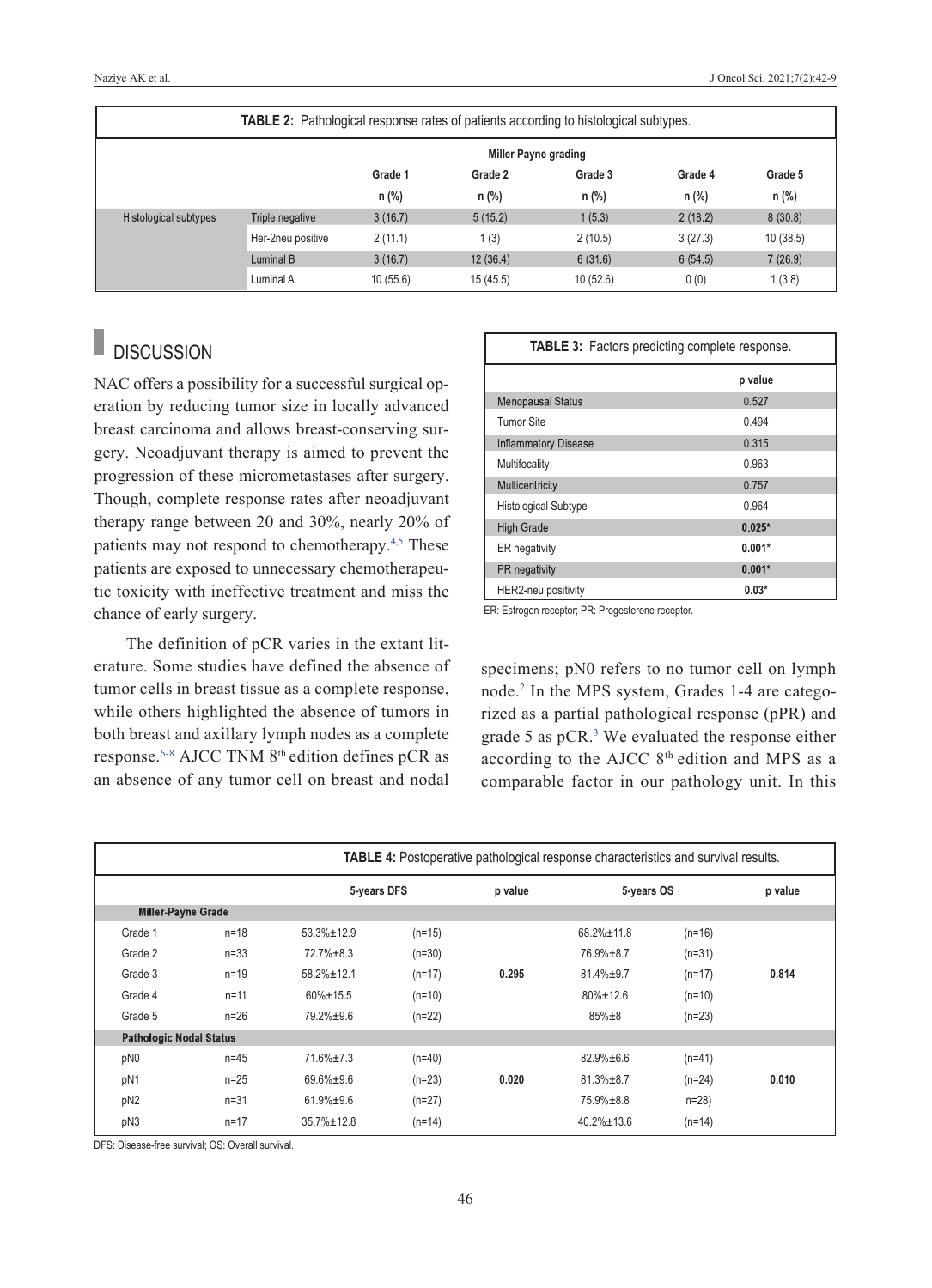

FIGURE 2: Survival curves of patients according to pathological response.

study, MPS Grade 5 responses were documented in 26 cases (22.6%). Importantly, patients with pN0 showed statistically significant survival results, but such a relation with MPS could not be established.

Hormone receptor positivity is a strong predictor of response to endocrine therapy. In particular, the benefits of adjuvant therapy are indisputable. Hormone receptor positivity and NAC response showed an inverse relationship.<sup>9</sup> Many studies examining neoadjuvant treatment responses highlighted ER status as a determinant marker of chemosensitivity.<sup>10</sup> Similarly, ER negativity and PR negativity are statistically significant factors that affect the development of pCR. These studies have highlighted that despite complete response to ER-negative tumors,

<span id="page-5-0"></span>DFS rates were remarkably lower than in ER-positive tumors because that ER negativity leads to more aggressive tumor growth. In contrast, several studies could not detect any association between negative ER expression and anthracycline-based chemotherapy response.<sup>11,12</sup> The HER2-neu gene expression was reported to be positive in approximately 30% of breast cancers[.9](#page-7-0) Increased expression of HER-2neu is associated with resistance to docetaxel treatment in vitro, also trastuzumab treatment is thought to sensitize breast cancer cells to docetaxel.<sup>13</sup> Conversely, HER2positivity has shown an increase in the anthracycline susceptibility of the tumor due to the increase of topoisomerase 2 alpha (TOP2A) expression on chromosome 17 (at band  $17q12-q21$ ).<sup>14</sup> Moreover, in a study evaluating triple-negative patients, patients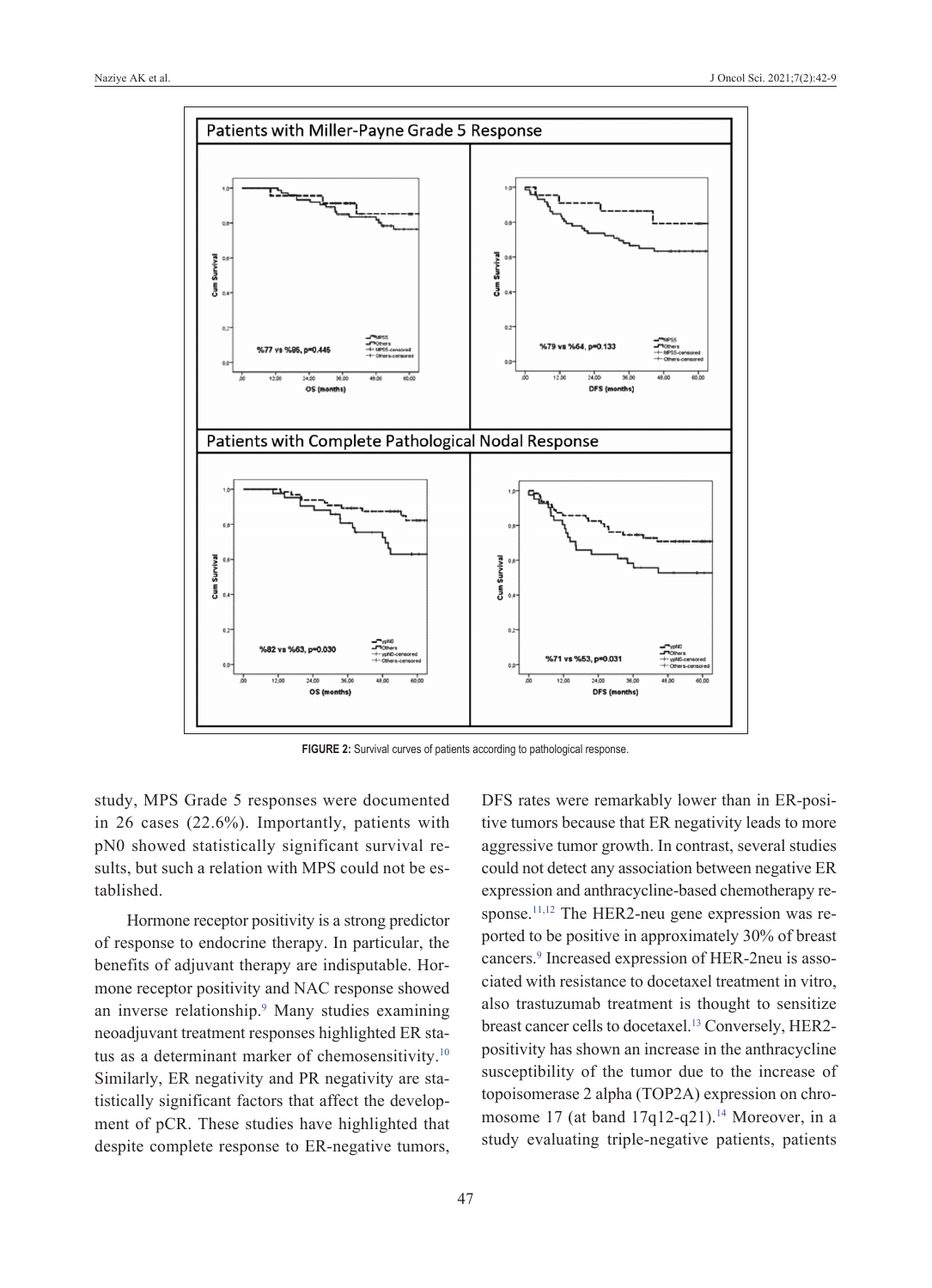with a HER2-neu gene score of 2 showed greater chemosensitivity than the negative group[.15](#page-7-0) Tumors with high histological grades tend to be more aggressive. Believably, cells are more likely to respond to chemotherapy during the division phase due to the high cell division rates. Supporting this hypothesis, findings have suggested that tumors with high histologic grade may predict the pCR in anthracyclinecontaining neoadjuvant therapy. $10-12$  In the current study, hormone receptor negativity, HER-2neu positivity, and higher grade scores are statistically significant factors that affect pathological complete response development, corroborating previous findings.

Evaluating chemotherapy response is essential to predict survival rate and guide future chemotherapy. Despite several studies with contradicting results, the survival rate was significantly prolonged in patients with pathological complete response after NAC than those without response.<sup>11,16,17</sup> In the National Surgical Adjuvant Breast and Bowel Project 18 study on approximately 1,500 patients, both DFS and OS rates were found significantly longer in patients who received a clinical and pathological complete response after nine years of follow-up[.7](#page-7-0) Until now, the evaluation of pathological response primarily involves quantitative assessment and is often inconsistent with clinical response. There are different systems to evaluate the pathological responses other than MPS, such as Chevallier, NSABP B-18, Pinder, Sataloff, and Smith systems.<sup>7,18,19</sup> However, the efficacy of these methods is poor in predicting outcomes. The different classification systems were compared in some studies, and the results showed that the systems, those include lymph node response, are better in predicting survival[.20](#page-7-0) We, therefore, evaluated the correlation of survival and pathological nodal status and showed a statistically significant relation. Based on these results, TNM results is seems to better predict survival after neoadjuvant treatment.

# CONCLUSION

Overall, it can be concluded that negative ER and PR receptors, high tumor grade, and HER-2 positivity are key determinants of the pathological complete response obtained by chemotherapy regimens. Also, survival is better predicted with pathologic nodal staging rather than MPS grade. Currently, there is no standard method to assess the pathological response to primary chemotherapy in patients with breast cancer. Hence, the standardization and improvement of methods to assess the response to induction chemotherapy are urgently needed and clinicians and researchers are suggested to conduct studies considering the above also.

### *Source of Finance*

*During this study, no financial or spiritual support was received neither from any pharmaceutical company that has a direct connection with the research subject, nor from a company that provides or produces medical instruments and materials which may negatively affect the evaluation process of this study.* 

## *Conflict of Interest*

*No conflicts of interest between the authors and / or family members of the scientific and medical committee members or members of the potential conflicts of interest, counseling, expertise, working conditions, share holding and similar situations in any firm.* 

#### *Authorship Contributions*

*Idea/Concept: Zeynep Hande Turna, Fuat Hulusi Demirelli, Naziye Ak; Design: Zeynep Hande Turna, Fuat Hulusi Demirelli, Naziye Ak; Control/Supervision: Zeynep Hande Turna, Fuat Hulusi Demirelli, Naziye Ak, Nail Paksoy, Mehmet Velidedeoğlu; Data Collection and/or Processing: Naziye Ak, Nail Paksoy, Mehmet Velidedeoğlu; Analysis and/or Interpretation: Naziye Ak, Nail Paksoy, Mehmet Velidedeoğlu; Literature Review: Naziye Ak, Nail Paksoy, Zeynep Hande Turna; Writing the Article: Naziye Ak, Nail Paksoy, Zeynep Hande Turna; Critical Review: Zeynep Hande Turna, Fuat Hulusi Demirelli, Naziye Ak, Nail Paksoy, Mehmet Velidedeoğlu; References and Fundings: Naziye Ak, Nail Paksoy, Mehmet Velidedeoğlu.*